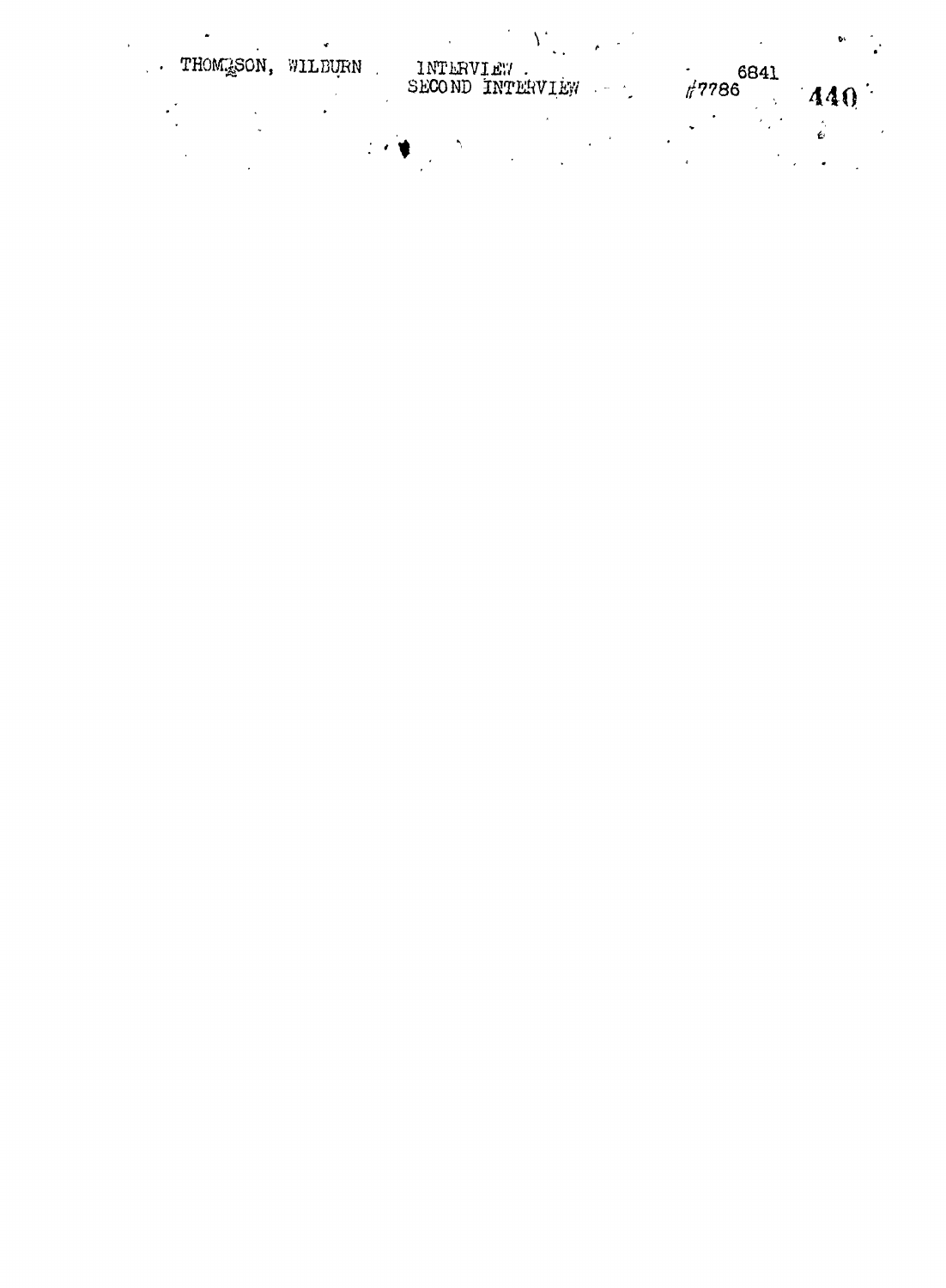Indian-Pioneer History, Grant Foreman, Director, 211 Federal Building, Muskogee, Oklahoma.

 $\overline{\mathbf{A}}$ f**ete** d. Cole,<br>Field Worker .Field Worker, July 23, 1937. -

يتعليم

An interview with, .dlburn Thompson, Choctaw<sup>-Indian</sup>, Atoka.  $\cdot$ Age 73.

> a BRIEF HISTORY OF CHOCTAR INDIAN LIETHUDI3T CHURCH.

 $\mathbf{I}$  ,  $\mathbf{I}$  ,  $\mathbf{I}$  and

.uffalo in inglish, or Yunush in Choctaw Indian language'is .uffalo. .ence the name of the Methodist Indian Church, which is located about four  $\Box$  miles east of  $\Box$ toka, is Yunush ok or  $\Box$ uffalo Creek Church. This name was adopted by the old timers who once lived and worshipped his God in and near this community in a little church which carries its name  $\mathbf{today}$ .

 $\omega$  one can travel to day to the old  $\tau$  runo Post Office site on the  $\mathfrak{F}^{\text{max}}_{\mathbb{R}}$  roa now used only as community road, and-go south "about"'two miles where he will come to a branch. by following this branch a short distance he will find that it runs into a larger branch. Lt time two men by the name of; .allace Armstrong and "Josiah Scott were out hunting in this branch bottom .- when they ran across a large animal which they did not know. They knew that it was not a cow nor steer out never realized that it was a buffalo. They had not